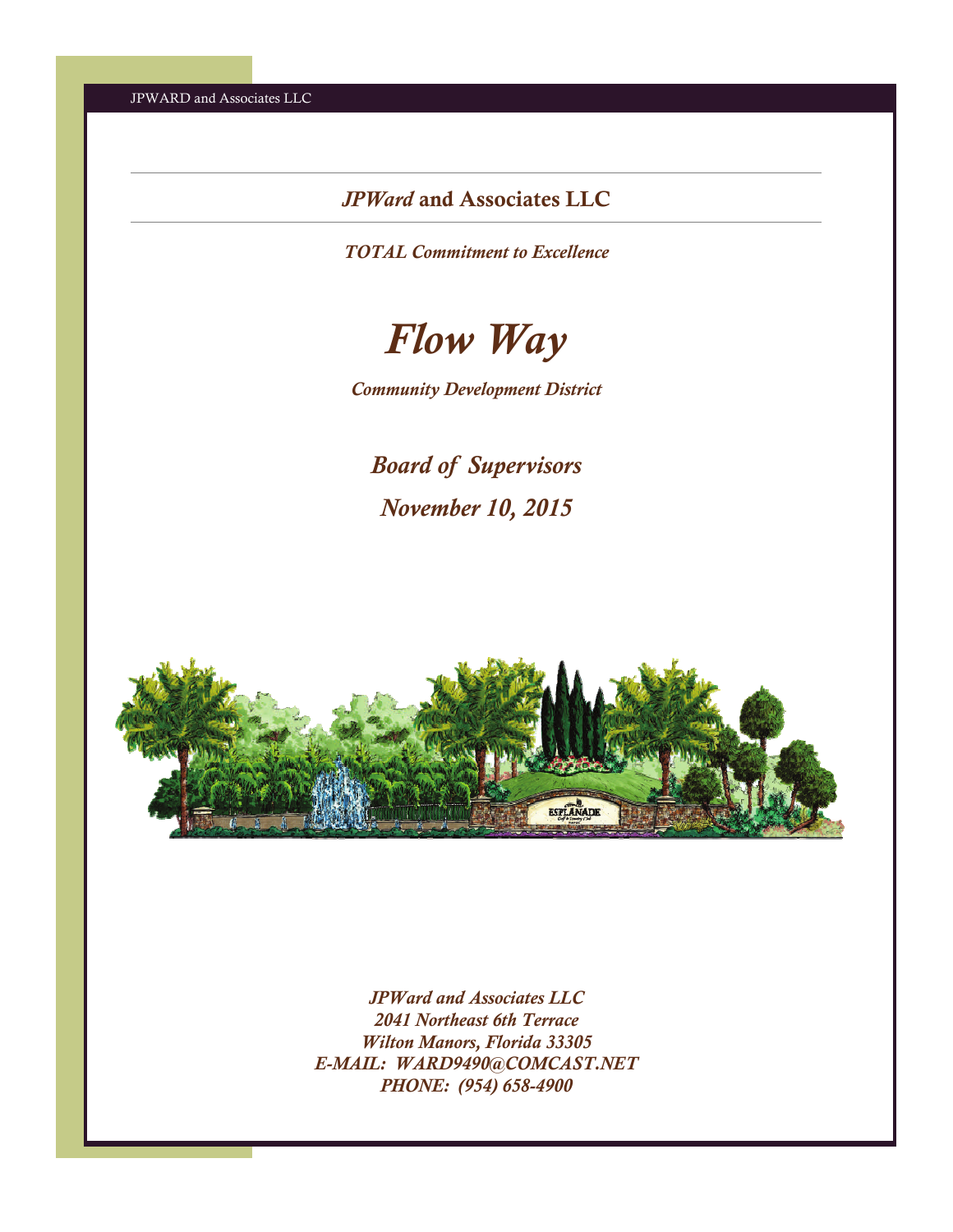# **FLOW WAY COMMUNITY DEVELOPMENT DISTRICT**

November 5, 2015

Board of Supervisors Flow Way Community Development District

Dear Board Members:

The Regular Meeting of the Board of Supervisors of the Flow Way Community Development District will be held on **Tuesday, November 10, 2015 at 3:00 p.m.** at the **offices of Coleman, Yovanovich & Koester, P.A., 4001 Tamiami Trail North, Suite 300, Naples, Florida 34103.**

- 1. Call to Order & Roll Call
- 2. CONSIDERATION OF RESOLUTION 2016-3 OF THE BOARD OF SUPERVISORS OF FLOW WAY COMMUNITY DEVELOPMENT DISTRICT AUTHORIZING THE ISSUANCE OF NOT TO EXCEED \$5,800,000 AGGREGATE PRINCIPAL AMOUNT OF ITS FLOW WAY COMMUNITY DEVELOPMENT DISTRICT SPECIAL ASSESSMENT BONDS, SERIES 2015 (PHASE 4 PROJECT), IN ONE OR MORE SERIES (THE "SERIES 2015 BONDS"); DETERMINING CERTAIN DETAILS OF THE SERIES 2015 BONDS; APPROVING THE FORM OF AND AUTHORIZING THE EXECUTION AND DELIVERY OF A THIRD SUPPLEMENTAL TRUST INDENTURE; AUTHORIZING THE NEGOTIATED SALE OF THE SERIES 2015 BONDS; APPOINTING THE UNDERWRITER; APPROVING THE FORM OF AND AUTHORIZING THE EXECUTION AND DELIVERY OF A BOND PURCHASE CONTRACT WITH RESPECT TO THE SERIES 2015 BONDS AND AWARDING THE SERIES 2015 BONDS TO THE UNDERWRITER NAMED THEREIN PURSUANT TO THE PARAMETERS SET FORTH IN THIS RESOLUTION; APPROVING THE FORM OF AND AUTHORIZING THE DISTRIBUTION OF THE PRELIMINARY LIMITED OFFERING MEMORANDUM AND ITS USE BY THE UNDERWRITER IN CONNECTION WITH THE OFFERING FOR SALE OF THE SERIES 2015 BONDS AND APPROVING THE EXECUTION AND DELIVERY OF A FINAL LIMITED OFFERING MEMORANDUM; AUTHORIZING THE EXECUTION AND DELIVERY OF A CONTINUING DISCLOSURE AGREEMENT AND THE APPOINTMENT OF A DISSEMINATION AGENT, A TRUE UP AGREEMENT, AN ACQUISITION AGREEMENT, AN ASSIGNMENT AGREEMENT, AND A COMPLETION AGREEMENT; PROVIDING FOR THE APPLICATION OF SERIES 2015 BOND PROCEEDS; AUTHORIZING THE PROPER OFFICIALS TO DO ALL THINGS DEEMED NECESSARY IN CONNECTION WITH THE ISSUANCE, SALE AND DELIVERY OF THE SERIES 2015 BONDS; MAKING CERTAIN DECLARATIONS; APPOINTING A TRUSTEE; PROVIDING FOR THE REGISTRATION OF THE BONDS PURSUANT TO THE DTC BOOK-ENTRY SYSTEM; PROVIDING AN EFFECTIVE DATE AND FOR OTHER PURPOSES.
- 3. Staff Reports
	- a) District Attorney
	- b) District Engineer
	- c) District Manager



*James P. Ward District Manager*

**2041 NORTHEAST 6TH TERRACE WILTON MANORS, FL. 33305** PHONE (954) 658-4900<br>E-MAIL ward9490@comcast.net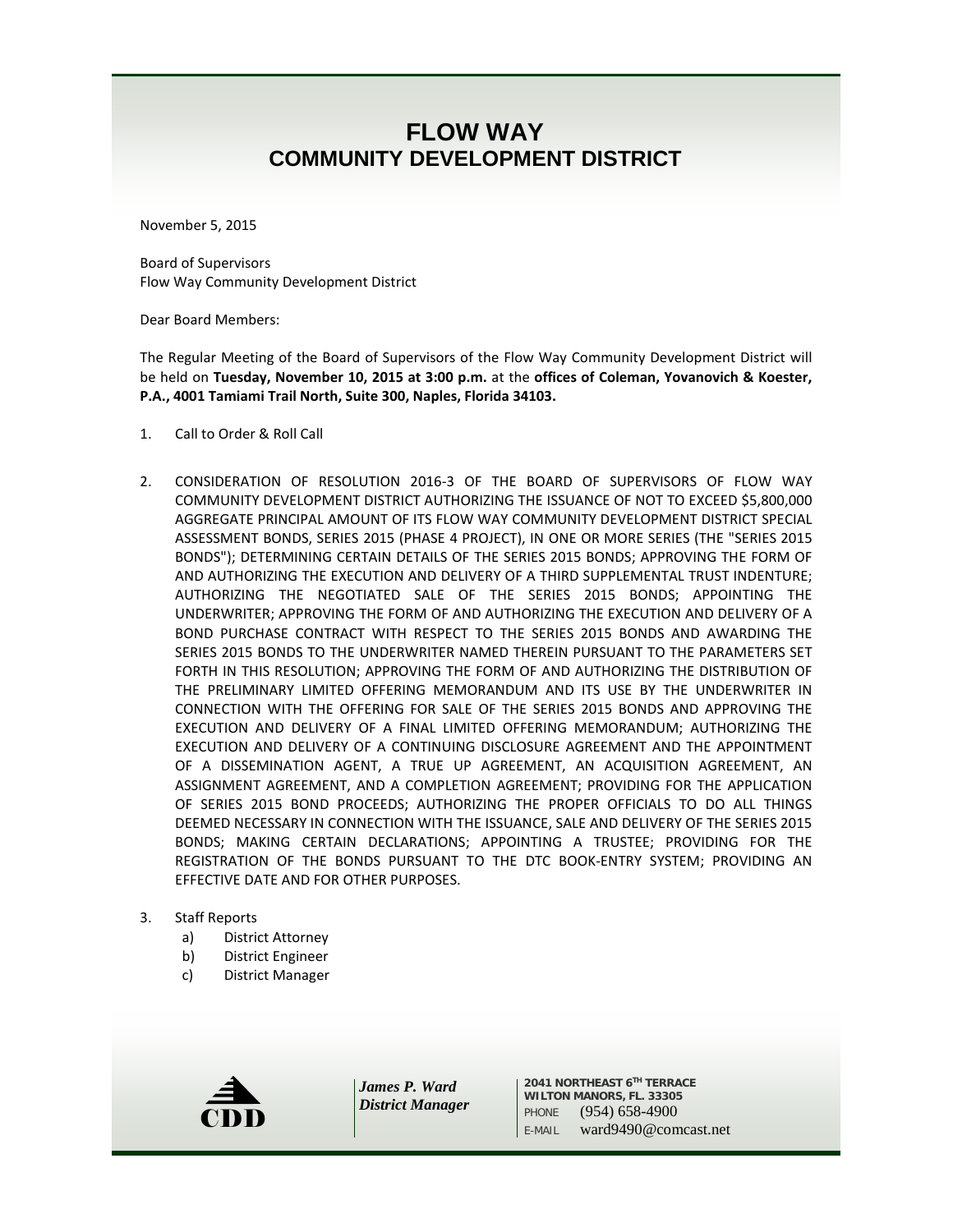Flow Way Community Development District

- 4. Supervisor's Requests and Audience Comments
- 5. Adjournment

The balance of the Agenda is standard in nature and I look forward to seeing you at the meeting, and if you have any questions and/or comments, please do not hesitate to contact me directly at (954) 658- 4900.

**Flow Way Community Development District**

amus P Ward

James P. Ward District Manager Enclosures

#### *The Fiscal Year 2016 schedule is as follows:*

| October 6, 2015  | <b>November 10, 2015</b> |
|------------------|--------------------------|
| December 8, 2015 | January 12, 2016         |
| February 9, 2016 | March 8, 2016            |
| April 12, 2016   | May 10, 2016             |
| June 14, 2016    | July 12, 2016            |
| August 9, 2016   | September 3, 2016        |



**2041 NORTHEAST 6TH TERRACE WILTON MANORS, FL. 33305** PHONE (954) 658-4900<br>E-MAIL ward9490@comcast.net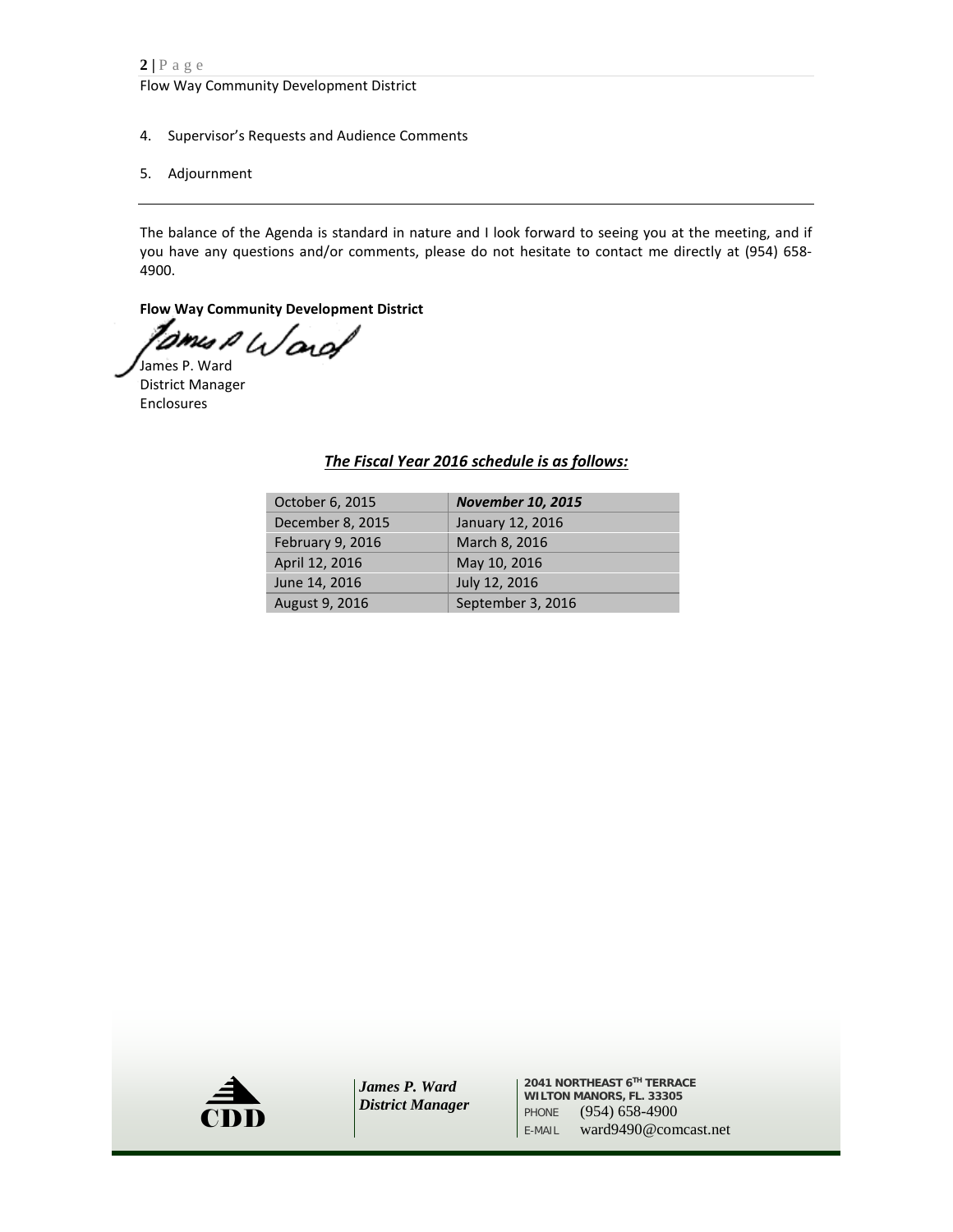#### **RESOLUTION 2016-3**

**A RESOLUTION OF THE BOARD OF SUPERVISORS OF FLOW WAY COMMUNITY DEVELOPMENT DISTRICT AUTHORIZING THE ISSUANCE OF NOT TO EXCEED \$5,800,000 AGGREGATE PRINCIPAL AMOUNT OF ITS FLOW WAY COMMUNITY DEVELOPMENT DISTRICT SPECIAL ASSESSMENT BONDS, SERIES 2015 (PHASE 4 PROJECT), IN ONE OR MORE SERIES (THE "SERIES 2015 BONDS"); DETERMINING CERTAIN DETAILS OF THE SERIES 2015 BONDS; APPROVING THE FORM OF AND AUTHORIZING THE EXECUTION AND DELIVERY OF A THIRD SUPPLEMENTAL TRUST INDENTURE; AUTHORIZING THE NEGOTIATED SALE OF THE SERIES 2015 BONDS; APPOINTING THE UNDERWRITER; APPROVING THE FORM OF AND AUTHORIZING THE EXECUTION AND DELIVERY OF A BOND PURCHASE CONTRACT WITH RESPECT TO THE SERIES 2015 BONDS AND AWARDING THE SERIES 2015 BONDS TO THE UNDERWRITER NAMED THEREIN PURSUANT TO THE PARAMETERS SET FORTH IN THIS RESOLUTION; APPROVING THE FORM OF AND AUTHORIZING THE DISTRIBUTION OF THE PRELIMINARY LIMITED OFFERING MEMORANDUM AND ITS USE BY THE UNDERWRITER IN CONNECTION WITH THE OFFERING FOR SALE OF THE SERIES 2015 BONDS AND APPROVING THE EXECUTION AND DELIVERY OF A**  FINAL LIMITED OFFERING MEMORANDUM: **AUTHORIZING THE EXECUTION AND DELIVERY OF A CONTINUING DISCLOSURE AGREEMENT AND THE APPOINTMENT OF A DISSEMINATION AGENT, A TRUE UP AGREEMENT, AN ACQUISITION AGREEMENT, AN ASSIGNMENT AGREEMENT, AND A COMPLETION AGREEMENT; PROVIDING FOR THE APPLICATION OF SERIES 2015 BOND PROCEEDS; AUTHORIZING THE PROPER OFFICIALS TO DO ALL THINGS DEEMED NECESSARY IN CONNECTION WITH THE ISSUANCE, SALE AND DELIVERY OF THE SERIES 2015 BONDS; MAKING CERTAIN DECLARATIONS; APPOINTING A TRUSTEE; PROVIDING FOR THE REGISTRATION OF THE BONDS PURSUANT TO THE DTC BOOK-ENTRY SYSTEM; PROVIDING AN EFFECTIVE DATE AND FOR OTHER PURPOSES.**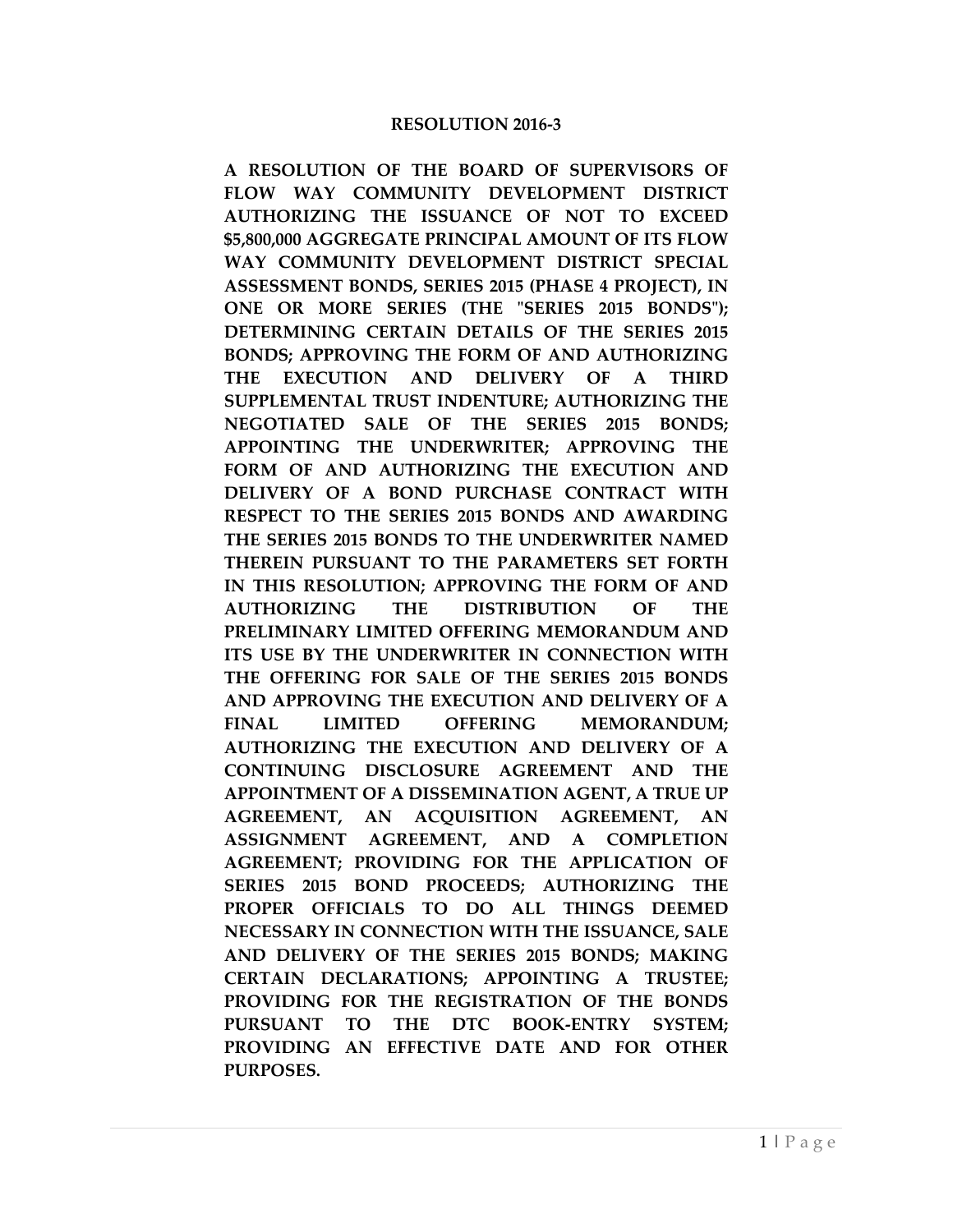**WHEREAS,** Flow Way Community Development District (the "District") is a local unit of special-purpose government organized and existing in accordance with the Uniform Community Development District Act of 1980, Chapter 190, Florida Statutes, as amended (the "Act"), created by Ordinance No. 02-09 of the Board of County Commissioners of Collier County, Florida (the "County"), enacted on February 26, 2002, and effective on March 4, 2002;

**WHEREAS,** the District was created for the purpose of delivering certain community development services and facilities within and outside its jurisdiction, and the District has decided to undertake the design, acquisition and construction of exterior landscaping improvements, water and wastewater improvements, stormwater management improvements, environmental preservation and mitigation and off-site roadway improvements pursuant to the Act (the "Project");

**WHEREAS,** the District duly adopted Resolution No. 2013-16 on June 11, 2013 (the "Initial Resolution"), authorizing, among other things, the issuance in one or more series of not to exceed \$45,000,000 aggregate principal amount of its Special Assessment Bonds; and

**WHEREAS,** the District has determined to issue its Flow Way Community Development District Special Assessment Bonds, Series 2015 (Phase 4 Project), in one or more series, (the "Series 2015 Bonds"), for the purpose, among other things, of providing funds for the payment of the costs of a portion of the District's Capital Improvement Program as adopted pursuant to Resolution No. 2013-21 adopted by the District on September 12, 2013 (the "Phase 4 Project"); and

**WHEREAS,** there has been submitted to this meeting with respect to the issuance and sale of the Series 2015 Bonds and submitted to the Board:

(i) a copy of the form of Third Supplemental Trust Indenture ("Third Supplement") between U.S. Bank National Association, as successor Trustee (the "Trustee") and the District attached hereto as **Exhibit A** (the Third Supplement together with the Master Trust Agreement dated as of December 1, 2013, are collectively referred to herein as the "Indenture"); and

(ii) a form of Bond Purchase Contract with respect to the Series 2015 Bonds between FMSbonds, Inc. (the "Underwriter") and the District attached hereto as **Exhibit B** (the "Bond Purchase Contract"), together with the form of disclosure statements attached to the Bond Purchase Contract in accordance with Section 218.385, Florida Statutes; and

(iii) the form of Preliminary Limited Offering Memorandum attached hereto as **Exhibit C** (the "Preliminary Limited Offering Memorandum"); and

(iv) a form of Continuing Disclosure Agreement (the "Continuing Disclosure Agreement"), among the District, Taylor Morrison Esplanade Naples, LLC (the "Developer"), and Lerner Reporting Services, Inc., as dissemination agent, attached hereto as **Exhibit D**; and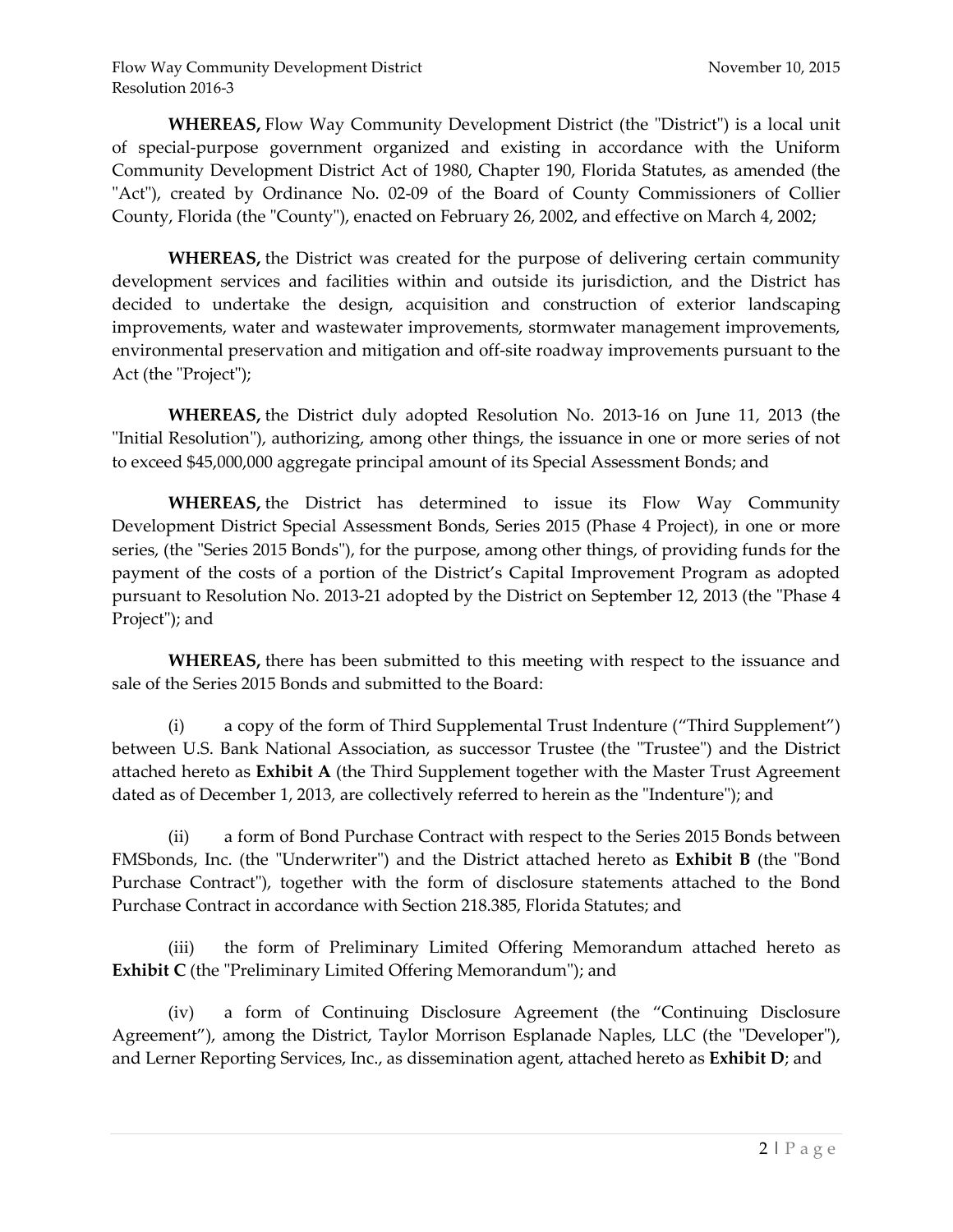(v) a form of Agreement Between Flow Way Community Development District and the Developer Regarding the True-Up and Payment of Phase 4 Project Assessments (the "True-Up Agreement") between the District and the Developer, attached hereto as **Exhibit E**; and

(vi) a form of Agreement Regarding the Acquisition of Certain Work Product, Infrastructure and Real Property (the "Acquisition Agreement") between the District and the Developer, attached hereto as **Exhibit F**; and

(vii) a form of Collateral Assignment and Assumption of Development and Contract Rights Relating to the Phase 4 Project (the "Assignment Agreement") between the District and the Developer, attached hereto as **Exhibit G**; and

(viii) a form of Agreement Regarding the Completion of Certain Improvements (the "Completion Agreement") between the District and the Developer, attached hereto as **Exhibit H.**

**NOW, THEREFORE, BE IT RESOLVED** by the Board of Supervisors of Flow Way Community Development District, as follows:

**Section 1. Authorization, Designation and Principal Amount of the Series 2015 Bonds.** There are hereby authorized and directed to be issued the District's Flow Way Community Development District Special Assessment Bonds, Series 2015 (Phase 4 Project), in one or more series (the "Series 2015 Bonds"), in the aggregate principal amount of not to exceed \$5,800,000, for the purposes, among others, of providing funds for the payment of a portion of the costs of the Phase 4 Project. The purchase price of the Series 2015 Bonds shall be received and receipted by the District, or the Trustee on behalf of the District, and the Trustee shall apply the proceeds of the Series 2015 Bonds as set forth in the Indenture and the Limited Offering Memorandum (as defined below).

**Section 2. Designation of Attesting Members.** The Chair or the Secretary of the Board of Supervisors (the "Board") of the District, or in the case of the absence of either or the inability to act of either, the Vice Chair or Assistant Secretaries and members of the Board (each individually a "Designated Member"), are hereby designated and authorized on behalf of the Board to attest to the seal of the Board and to the signature of the Chair or Vice Chair of the Board as they appear on the Series 2015 Bonds, the Indenture and any other documents which may be necessary or helpful in connection with the issuance and delivery of the Series 2015 Bonds and in connection with the application of the proceeds thereof.

**Section 3. Details of the Series 2015 Bonds.** The District hereby determines that the Series 2015 Bonds shall be dated, have such interest payment dates, have such maturities, have such redemption provisions and bear interest at such rates, all as provided in the Bond Purchase Contract and the Limited Offering Memorandum.

**Section 4. Supplemental Trust Indenture.** The District hereby approves and authorizes the execution by the Chair or any Designated Member and the Secretary and the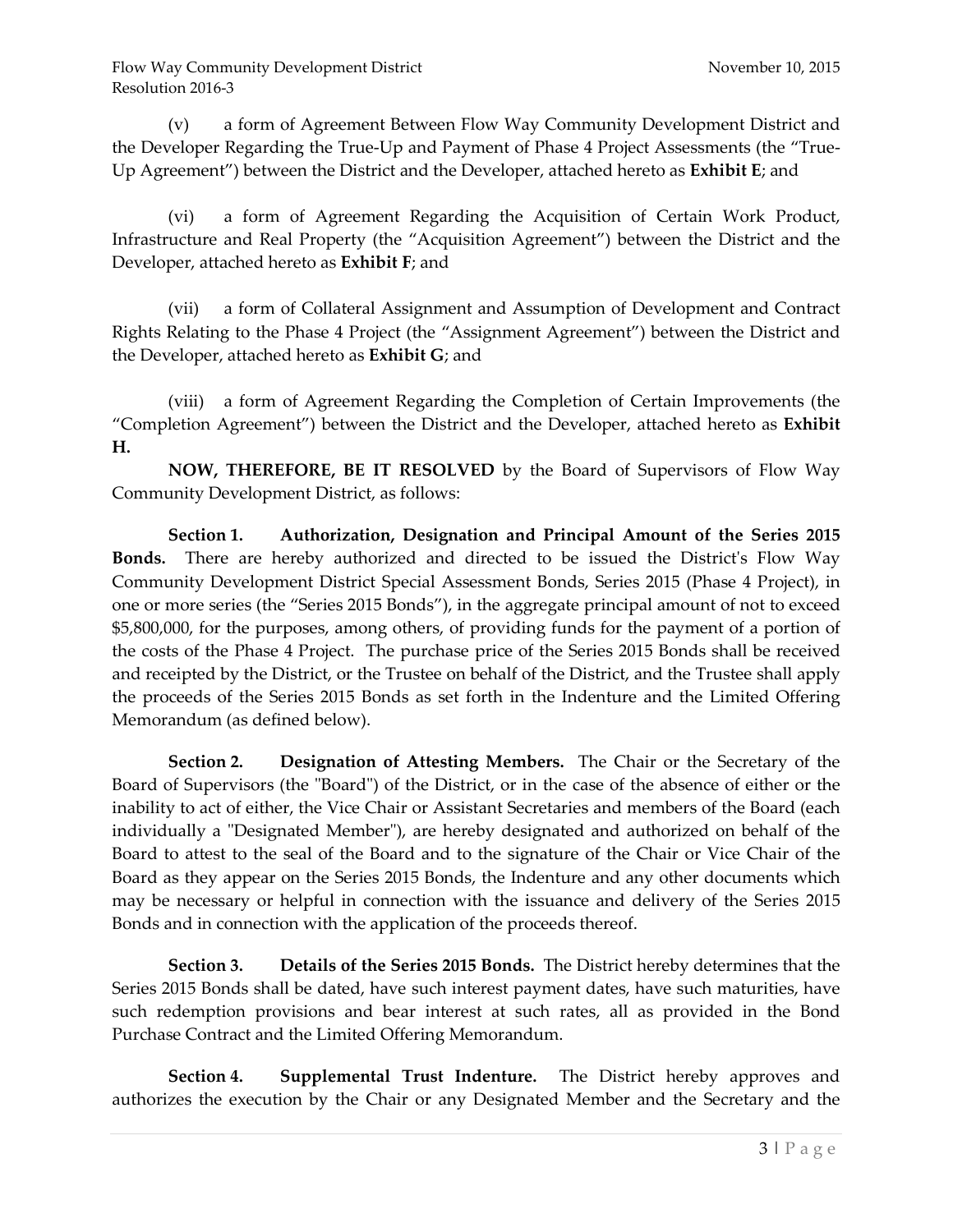delivery of the Third Supplement in substantially the form thereof attached hereto as **Exhibit A**, with such changes therein as shall be approved by the Chair or Designated Member executing the same, with such execution to constitute conclusive evidence of such officer's approval and the District's approval of any changes therein from the form of and Third Supplement attached hereto.

**Section 5. Appointment of Underwriter; Negotiated Sale.** fmsbonds, Inc. is hereby appointed the underwriter of the Series 2015 Bonds (the "Underwriter"). The Series 2015 Bonds shall be sold by a negotiated sale to the Underwriter. It is hereby determined by the District that a negotiated sale of the Series 2015 Bonds to the Underwriter will best effectuate the purposes of the Act, is in the best interest of the District and is necessitated by, in general, the characteristics of the issue and prevailing market conditions and specifically, the following additional reasons: (i) because of the complexity of the financing structure of the Series 2015 Bonds and the institutional market for unrated securities such as the Series 2015 Bonds, it is desirable to sell the Series 2015 Bonds pursuant to a negotiated sale so as to have an underwriter involved from the outset of the financing to assist in these matters; (ii) because of changing market conditions for tax-exempt bonds and the necessity of being able to adjust the terms of the Series 2015 Bonds, it is in the best interests of the District to sell the Series 2015 Bonds by a negotiated sale; (iii) the Underwriter has participated in structuring the issuance of the Series 2015 Bonds and can assist the District in attempting to obtain the most attractive financing for the District; and (iv) the District will not be adversely affected if the Series 2015 Bonds are not sold pursuant to a competitive sale.

#### **Section 6. Bond Purchase Contract.**

The District hereby approves the form of the Bond Purchase Contract submitted by the Underwriter and attached as **Exhibit B** hereto, and the sale of the Series 2015 Bonds by the District upon the terms and conditions to be set forth in the Bond Purchase Contract and in compliance with (ii) below are hereby approved. Provided the provisions of subparagraph (ii) have been complied with, the Chair or a Designated Member are each hereby authorized, acting individually, to execute the Bond Purchase Contract and to deliver the Bond Purchase Contract to the Underwriter. The Bond Purchase Contract shall be in substantially the form of the Bond Purchase Contract attached hereto as **Exhibit C** with such changes, amendments, modifications, omissions and additions as may be approved by the Chair or the Designated Member. The disclosure statements of the Underwriter as required by Section 218.385 of the Florida Statutes, to be delivered to the District prior to the execution of the Bond Purchase Contract, a copy of which is attached as an exhibit to the Bond Purchase Contract will be entered into the official records of the District. Execution by the Chair or a Designated Member of the Bond Purchase Contract shall be deemed to be conclusive evidence of approval of such changes;

Receipt by the Chair of a written offer to purchase the Series 2015 Bonds by the Underwriter substantially in the form of the Bond Purchase Contract, said offer to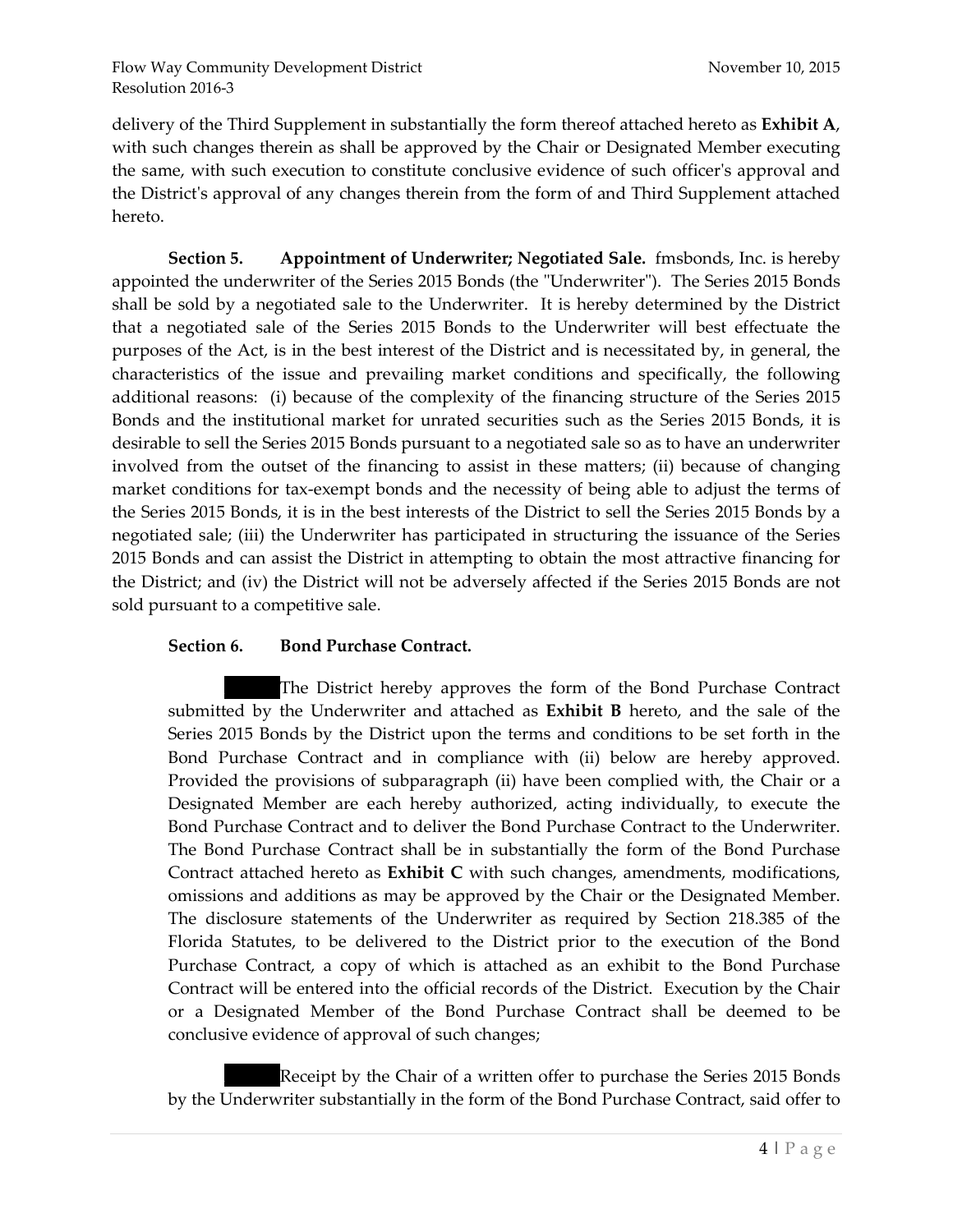provide for, among other things, (A) the issuance of not exceeding \$5,800,000 initial aggregate principal amount of Series 2015 Bonds at an interest rate of not to exceed the rate computed by adding 300 basis points to the Bond Buyer "20 Bond Index" published immediately preceding the first day of the calendar month in which the Series 2015 Bonds are sold, (B) a price of not less than 97.5%, excluding original issue discount, of the par amount of the Series 2015 Bonds, (C) the final maturity of the Series 2015 Bonds shall not be later than November 1, 2048, and (D) the Series 2015 Bonds shall be subject to an optional call by the District no later than November 1, 2029.

**Section 7. Preliminary Limited Offering Memorandum; Final Limited Offering Memorandum.** The District hereby authorizes and approves the distribution and use of the Preliminary Limited Offering Memorandum in substantially the form submitted to this meeting and attached hereto as **Exhibit C** in connection with the limited offering for sale of the Series 2015 Bonds. The preparation of a final Limited Offering Memorandum is hereby approved and the Chair or any Designated Member is hereby authorized to execute such final Limited Offering Memorandum to be dated the date of the award of the Series 2015 Bonds, and upon such award, to deliver the same to the Underwriter for use by it in connection with the sale and distribution of the Series 2015 Bonds. The Limited Offering Memorandum shall be substantially in the form as the Preliminary Limited Offering Memorandum, with such changes as shall be approved by the Chair or Designated Member as necessary to conform to the details of the Series 2015 Bonds, the Bond Purchase Contract and such other insertions, modifications and changes as may be approved by the Chair or Designated Member. The execution and delivery of the Limited Offering Memorandum by the Chair shall constitute evidence of the approval thereof. The District hereby authorizes the use of the Limited Offering Memorandum and the information contained therein in connection with the offering and sale of the Series 2015 Bonds. The District hereby authorizes the Chair or a Designated Member to deem "final" the Preliminary Limited Offering Memorandum except for permitted omissions all within the meaning of Rule 15c2-12 of the Securities Exchange Act of 1934 and to execute a certificate in that regard.

**Section 8. Continuing Disclosure.** The District does hereby authorize and approve the execution and delivery of a Continuing Disclosure Agreement by the Chair or a Designated Member substantially in the form presented to this meeting and attached hereto as **Exhibit D** with the Dissemination Agent (as defined below) and the Developer. The Continuing Disclosure Agreement is being executed by the District in order to assist the Underwriter in complying with Securities and Exchange Commission Rule 15c2-12(b)(5). Lerner Reporting Services, Inc. is hereby appointed as the initial dissemination agent (herein, the "Dissemination Agent").

**Section 9. True Up Agreement.** The District does hereby authorize and approve the execution and delivery of a True Up Agreement by the Chair or a Designated Member, substantially in the form presented to this meeting and attached hereto as **Exhibit E**, with such changes therein as shall be approved by the Chair or Designated Member executing the same,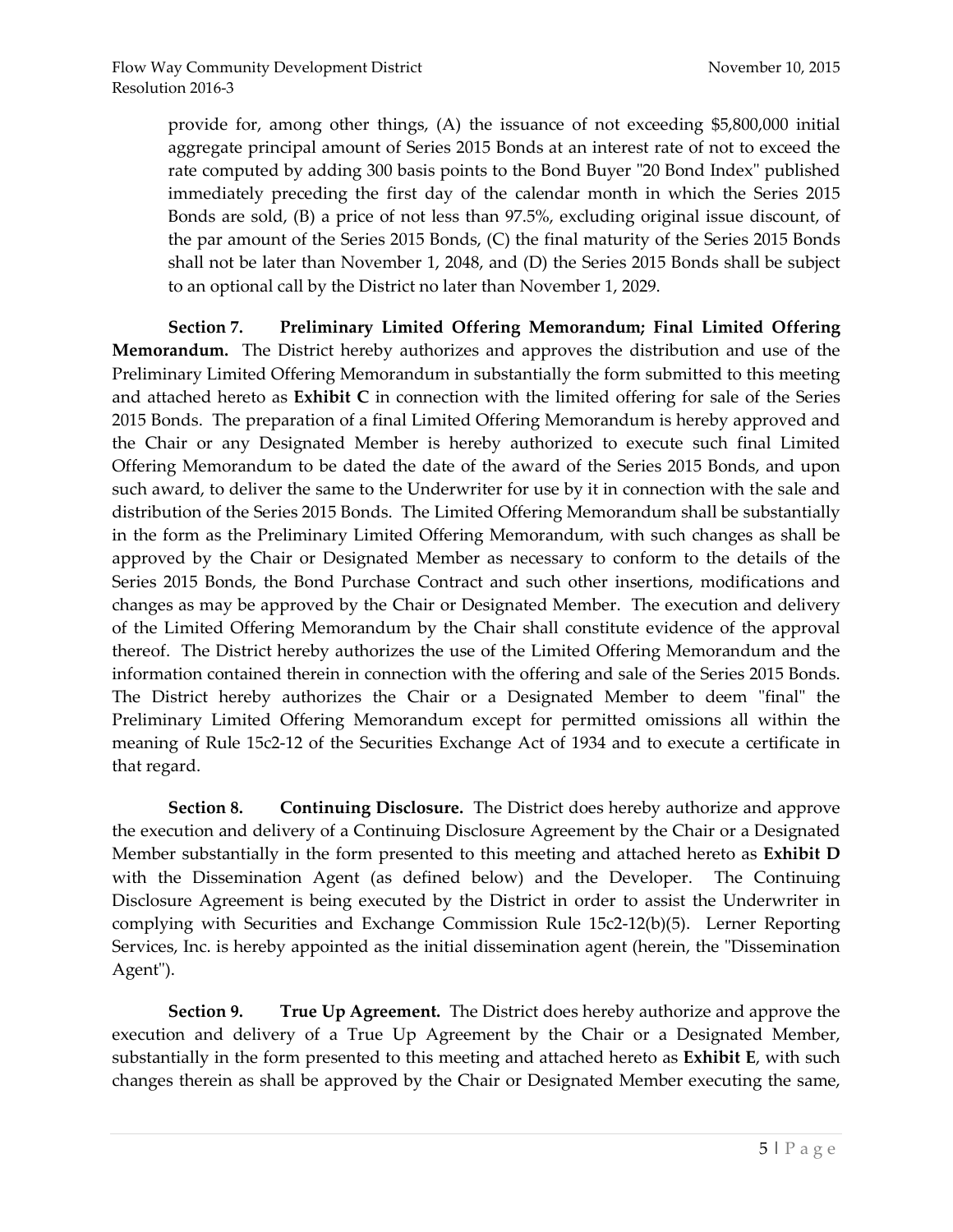with such execution to constitute conclusive evidence of such officer's approval and the District's approval of any changes therein from the True Up Agreement attached hereto.

**Section 10. Acquisition Agreement**. The District does hereby authorize and approve the execution and delivery of a Acquisition Agreement by the Chair or a Designated Member, substantially in the form presented to this meeting and attached hereto as **Exhibit F**, with such changes therein as shall be approved by the Chair or Designated Member executing the same, with such execution to constitute conclusive evidence of such officer's approval and the District's approval of any changes therein from the Acquisition Agreement attached hereto.

**Section 11. Assignment Agreement**. The District does hereby authorize and approve the execution and delivery of a Assignment Agreement by the Chair or a Designated Member substantially in the form presented to this meeting and attached hereto as **Exhibit G**, with such changes therein as shall be approved by the Chair or Designated Member executing the same, with such execution to constitute conclusive evidence of such officer's approval and the District's approval of any changes therein from the Assignment Agreement attached hereto.

**Section 12. Completion Agreement.** The District does hereby authorize and approve the execution and delivery of a Completion Agreement by the Chair or a Designated Member substantially in the form presented to this meeting and attached hereto as **Exhibit H**, with such changes therein as shall be approved by the Chair or Designated Member executing the same, with such execution to constitute conclusive evidence of such officer's approval and the District's approval of any changes therein from the Completion Agreement attached hereto.

**Section 13. Appointment of Trustee**. U.S. Bank National Association is hereby appointed to serve as Trustee, Paying Agent, Registrar and Authenticating Agent under the Indenture.

**Section 14. Application of Bond Proceeds.** The proceeds of the Series 2015 Bonds may be applied to (i) pay a portion of the costs of the Phase 4 Project, (ii) pay interest on the Series 2015 Bonds, (iii) fund the Series 2015 Reserve Account of the Reserve Fund, and (iv) pay the costs of issuance of the Series 2015 Bonds.

**Section 15. Further Official Action; Ratification of Prior and Subsequent Acts.** The Chair, the Secretary and each member of the Board of Supervisors of the District and any other proper official of the District are each hereby authorized and directed to execute and deliver any and all documents and instruments (including, without limitation, any documents required by the Trustee to evidence its rights and obligations with respect to the Series 2015 Bonds, any documents required in connection with implementation of a book-entry system of registration, any other agreements with the Developer and any agreements in connection with maintaining the exclusion of interest on the Series 2015 Bonds from gross income of the holders thereof) and to do and cause to be done any and all acts and things necessary or desirable for carrying out the transactions contemplated by this Resolution. In the event that the Chair or the Secretary is unable to execute and deliver the documents herein contemplated, such documents shall be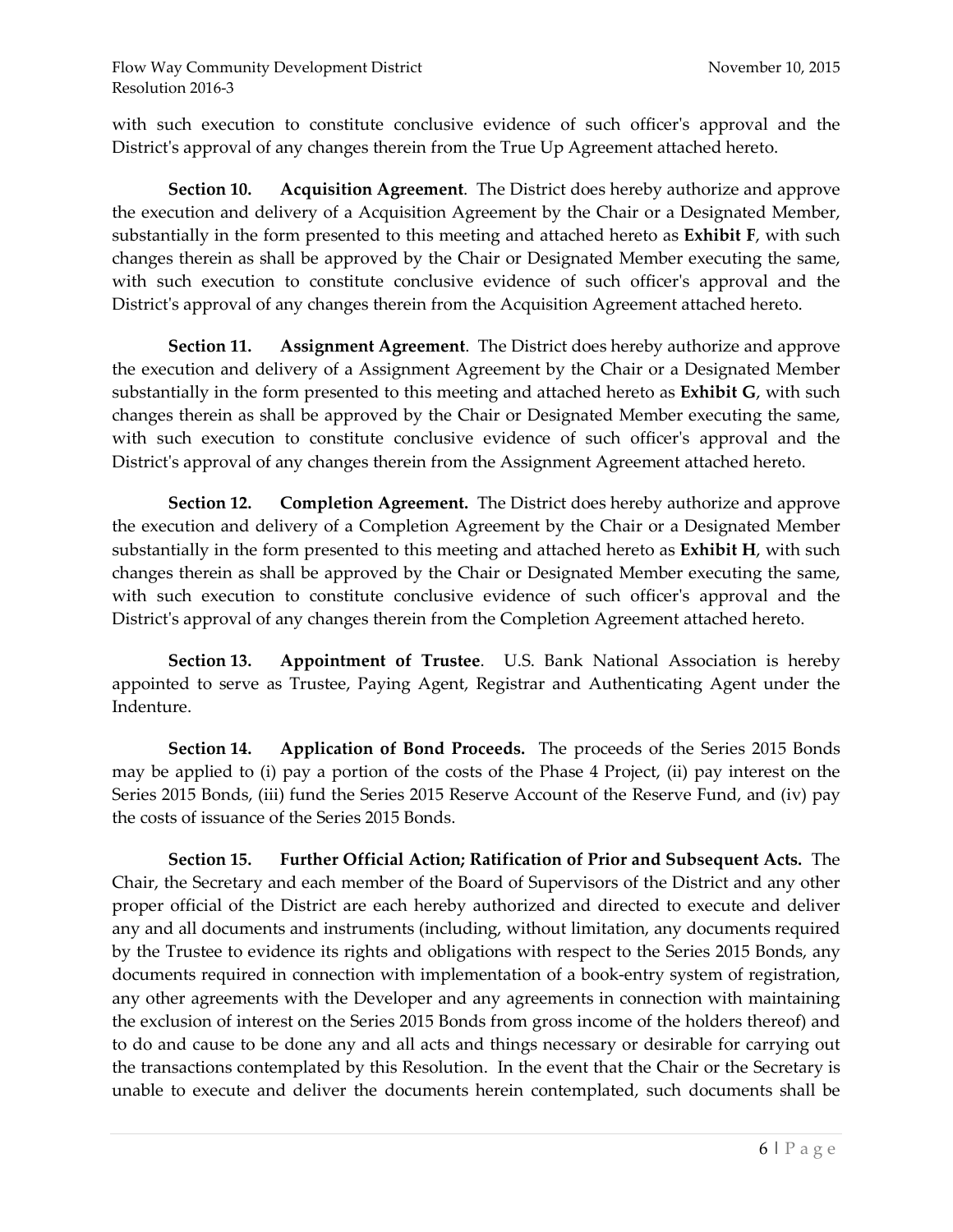executed and delivered by the respective designee of such officer or official or any other duly authorized officer or official of the District. The Secretary or any Assistant Secretary is hereby authorized and directed to apply and attest the official seal of the District to any agreement or instrument authorized or approved herein that requires such a seal and attestation. The Chair or any Designated Member may, among other things, authorize the change of the date of any document accompanying this Resolution as an exhibit or incorporate the information and details related to the sale and pricing of the Series 2015 Bonds including any required changes to the District engineer's report or its assessment methodology. Execution by the Chair or a Designated Member of such document shall be deemed to be conclusive evidence of approval of such change of date or the incorporation of information and details relating to the sale and pricing of the Series 2015 Bonds. All of the acts and doings of such members of the Board, the officers of the District, and the agents and employees of the District, which are in conformity with the intent and purposes of this Resolution, whether heretofore or hereafter taken or done, shall be and are hereby ratified, confirmed and approved.

**Section 16. Severability.** If any section, paragraph, clause or provision of this Resolution shall be held to be invalid or ineffective for any reason, the remainder of this Resolution shall continue in full force and effect, it being expressly hereby found and declared that the remainder of this Resolution would have been adopted despite the invalidity or ineffectiveness of such section, paragraph, clause or provision.

**Section 17. Inconsistent Proceedings.** All resolutions or proceedings, or parts thereof, in conflict with the provisions hereof are to the extent of such conflict hereby repealed or amended to the extent of such inconsistency.

**Section 18. Engineer's Report.** The Board hereby approves of changes to the Engineer's Report previously approved by the Board and also authorizes further revisions and supplements to the Engineer's Report with respect to the marketing and sale of the Series 2015 Bonds relating to the Phase 4 Project.

**Section 19. Assessment Methodology Report.** The Board authorizes further modifications and supplements to the Assessment Methodology Report previously approved by the Board to conform such report to the marketing and sale of the Series 2015 Bonds.

**Section 20. Ratification of Initial Resolution.** Except to the extent hereby modified, the Initial Resolution of the District is hereby ratified, confirmed and approved in all respects.

**Section 21. Effective Date.** This Resolution shall take effect immediately upon its adoption.

[End of Resolution – Signature page to follow]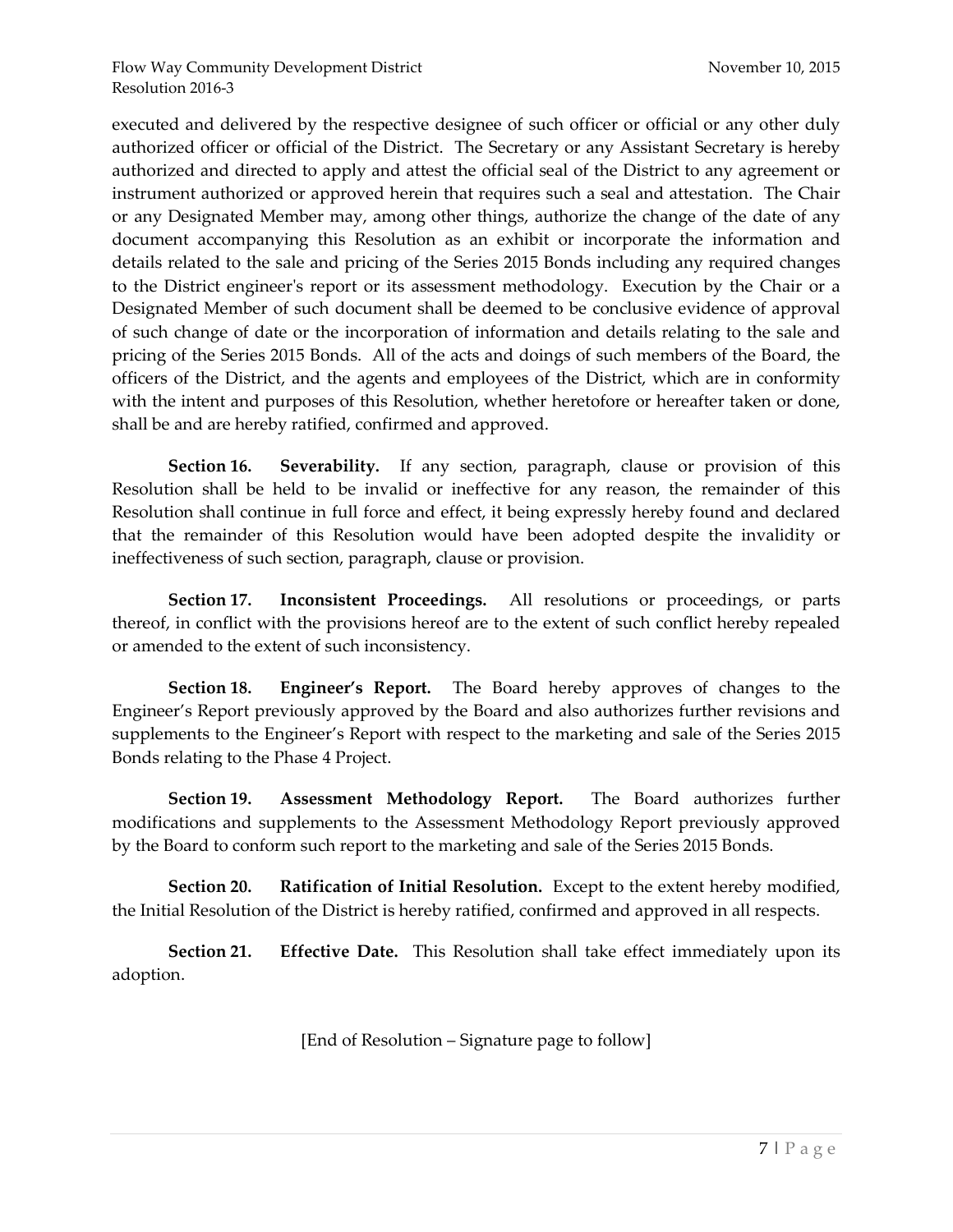**PASSED** in Public Session of the Board of Supervisors of Flow Way Community Development District, this 10<sup>th</sup> day of November, 2015.

\_\_\_\_\_\_\_\_\_\_\_\_\_\_\_\_\_\_\_\_\_\_\_\_ \_\_\_\_\_\_\_\_\_\_\_\_\_\_\_\_\_\_\_\_\_\_\_\_\_\_\_\_\_\_\_\_\_\_

### **FLOW WAY COMMUNITY DEVELOPMENT DISTRICT**

Attest:

James P. Ward Secretary John Asher, Chairman Board of Supervisors Board of Supervisors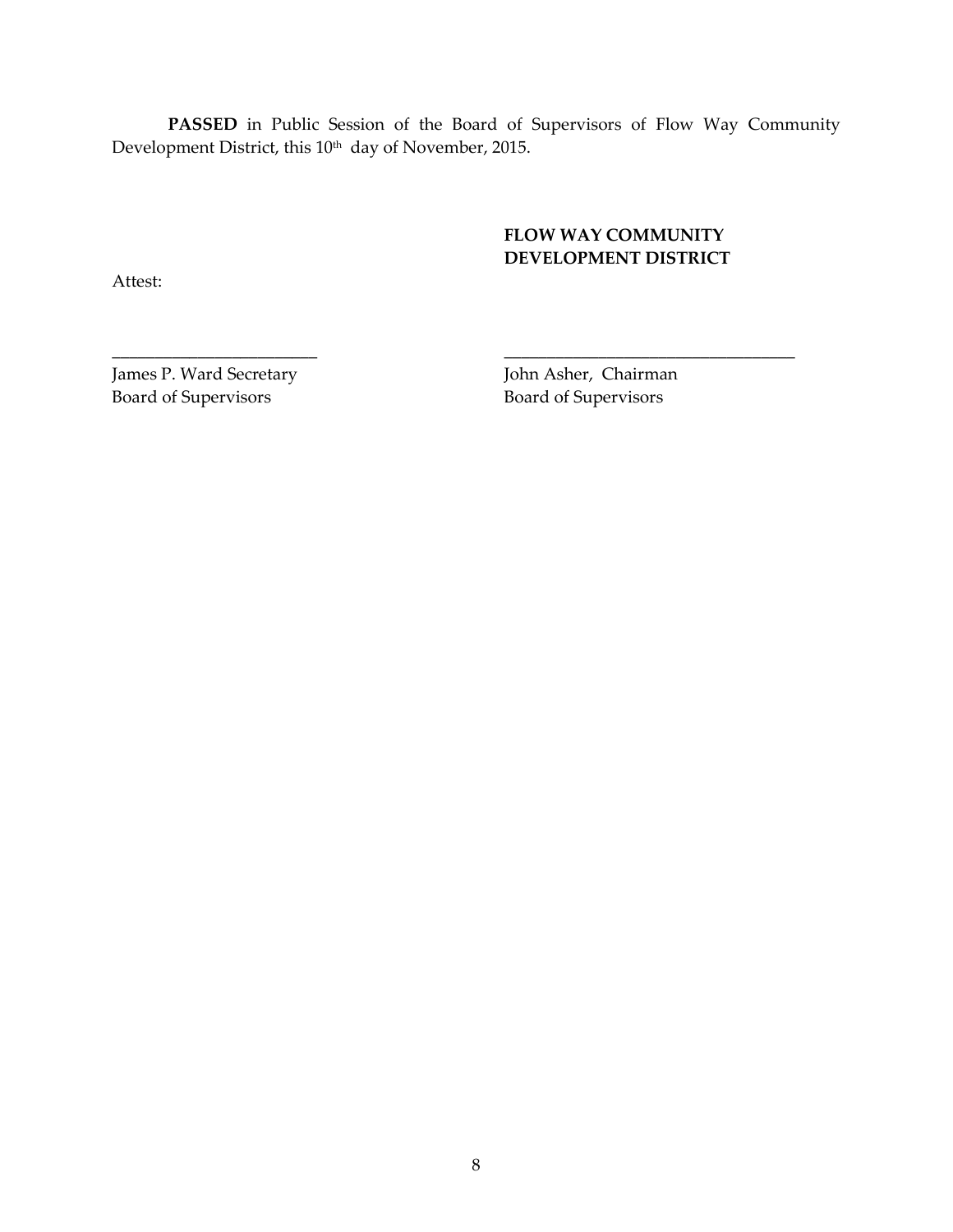### **EXHIBIT A**

### **FORM OF THIRD SUPPLEMENT**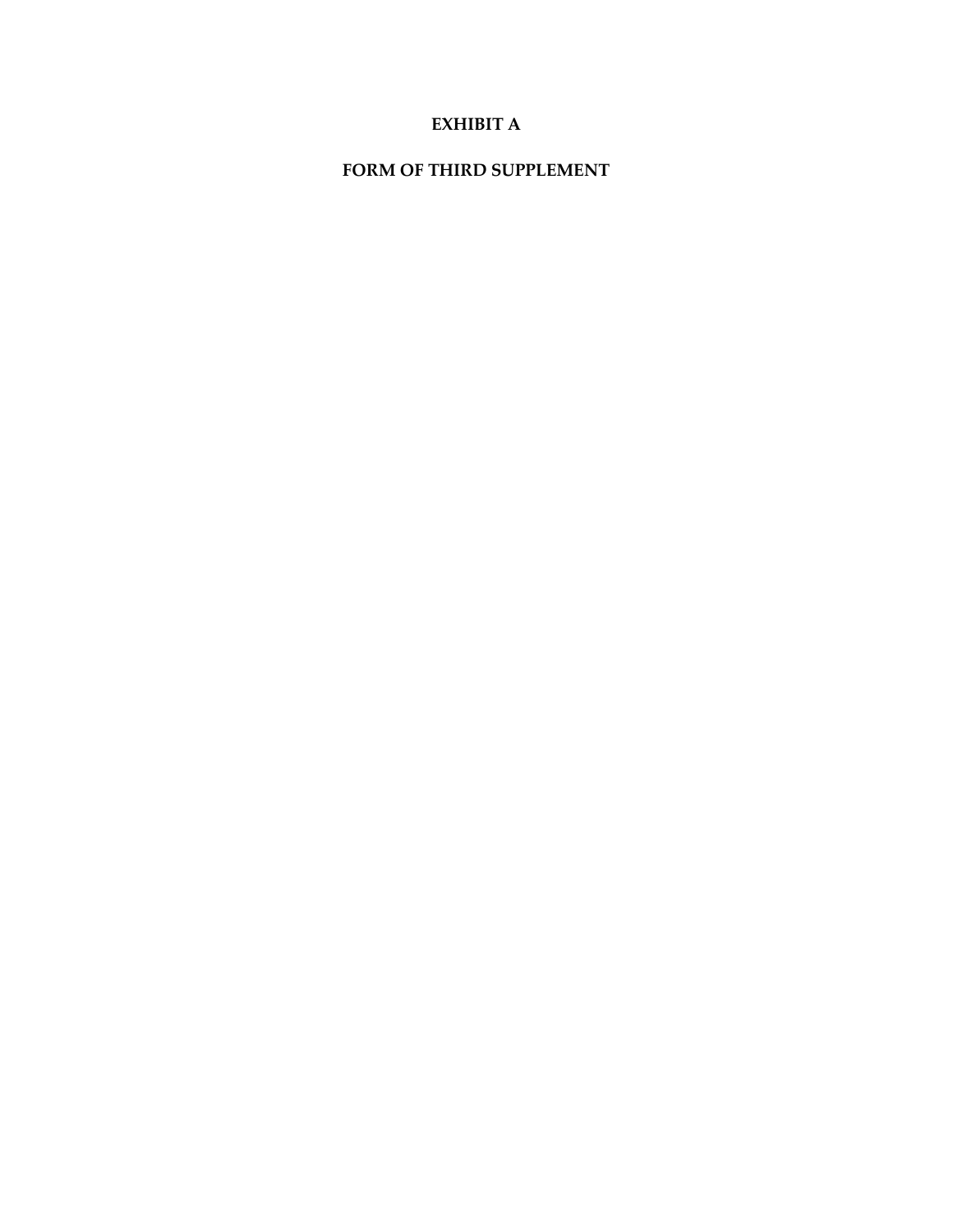### **EXHIBIT B**

**FORM OF BOND PURCHASE CONTRACT**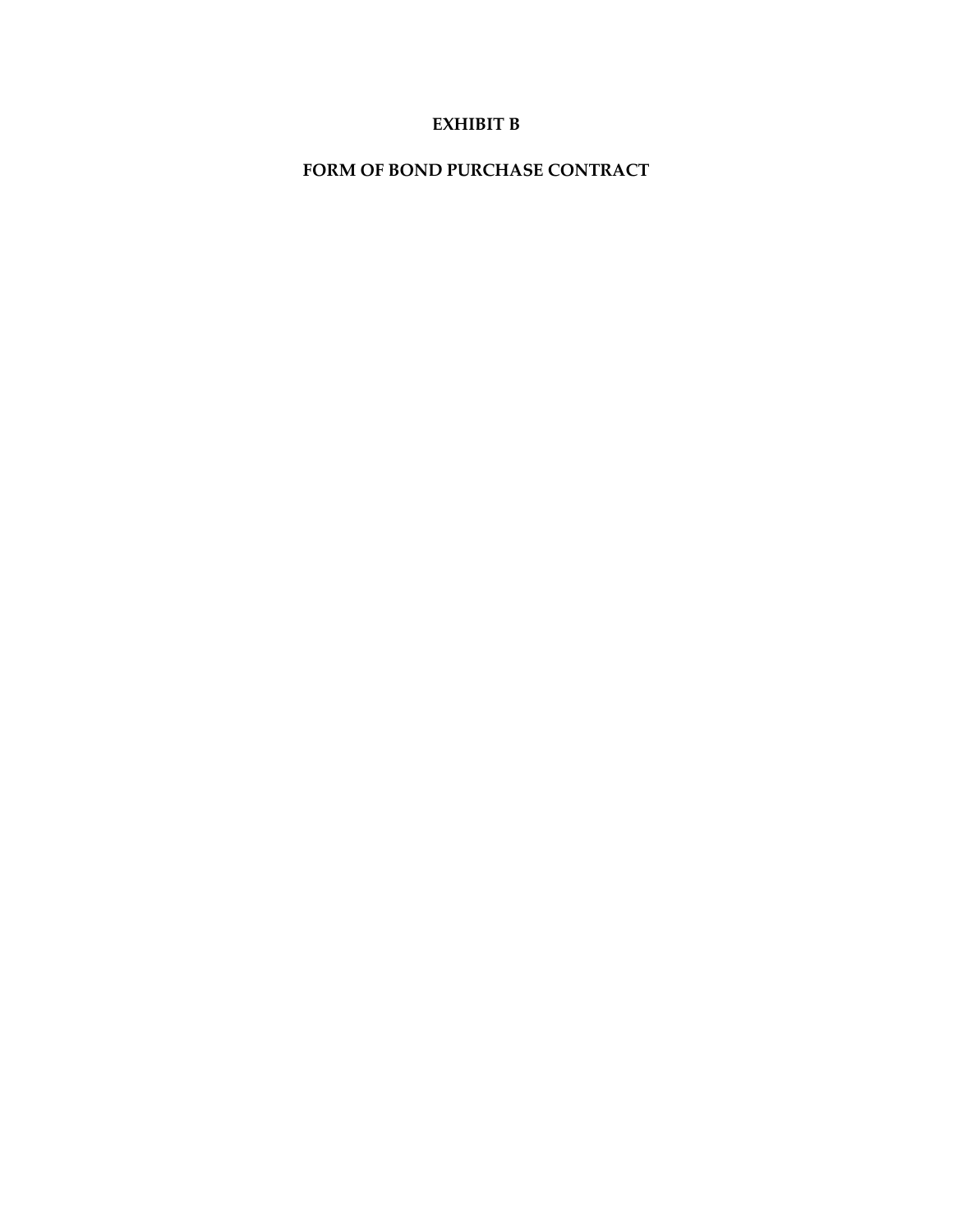### **EXHIBIT C**

#### **FORM OF PRELIMINARY LIMITED OFFERING MEMORANDUM**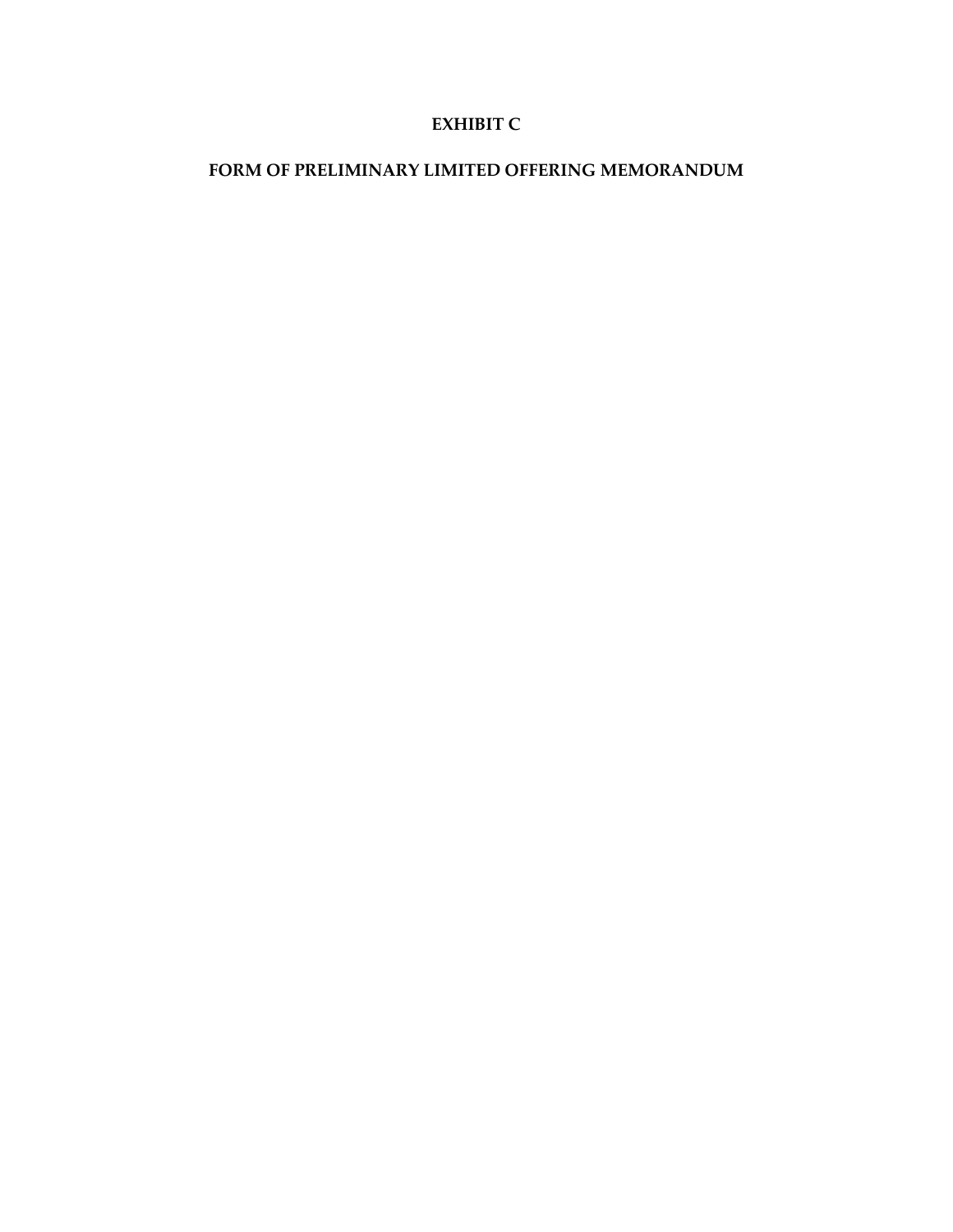### **EXHIBIT D**

### **FORM OF CONTINUING DISCLOSURE AGREEMENT**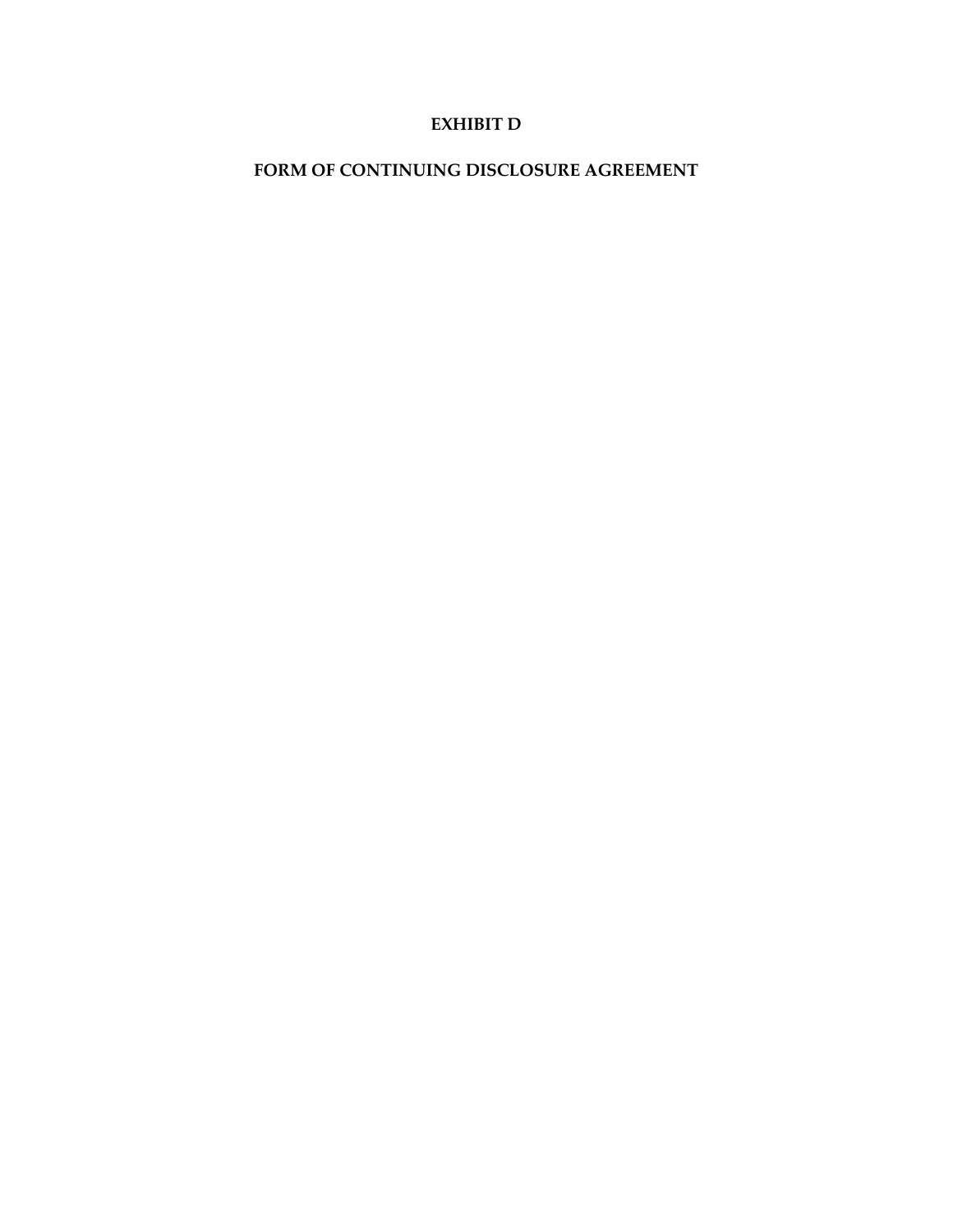### **EXHIBIT E**

#### **FORM OF TRUE UP AGREEMENT**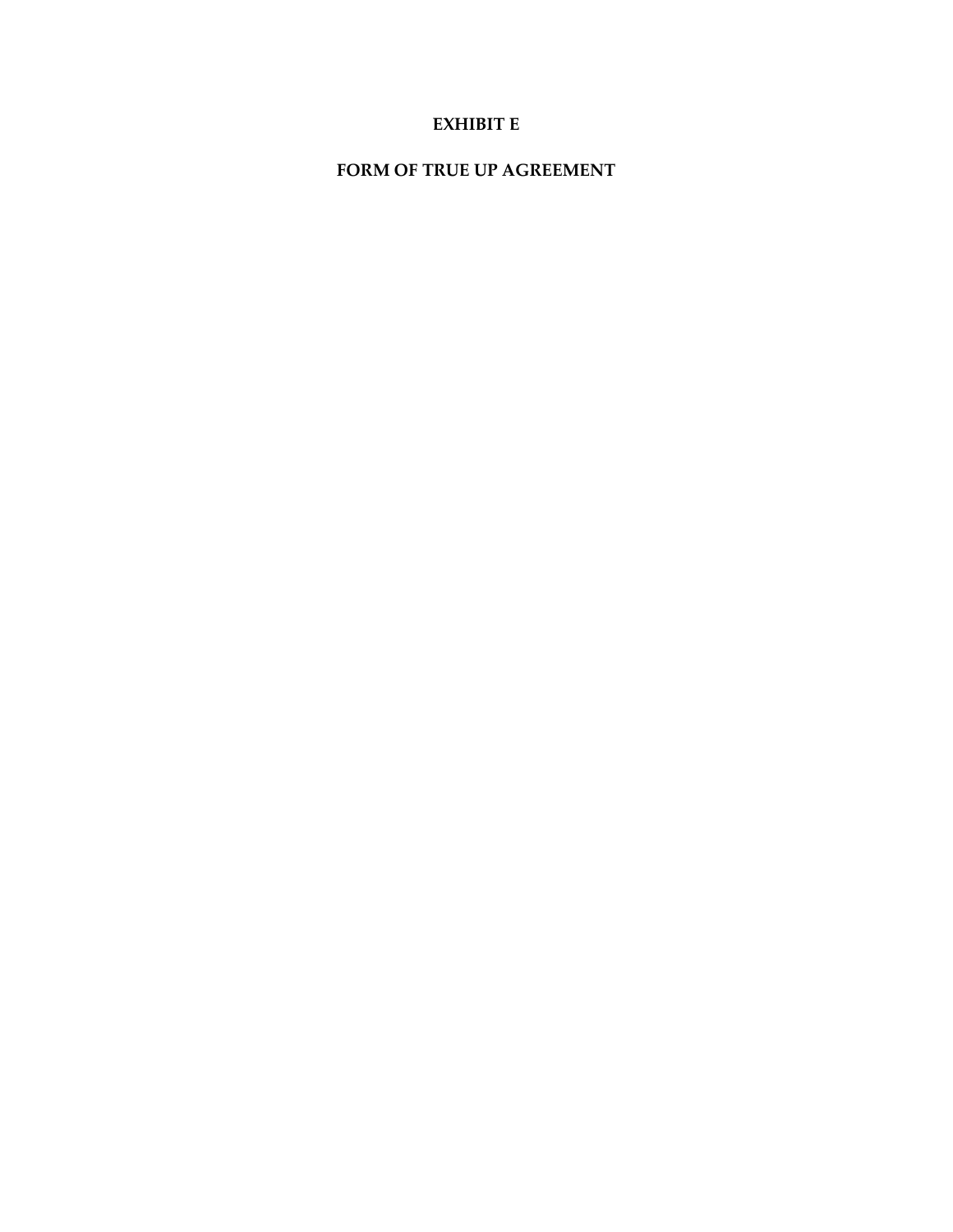### **EXHIBIT F**

# **FORM OF ACQUISITION AGREEMENT**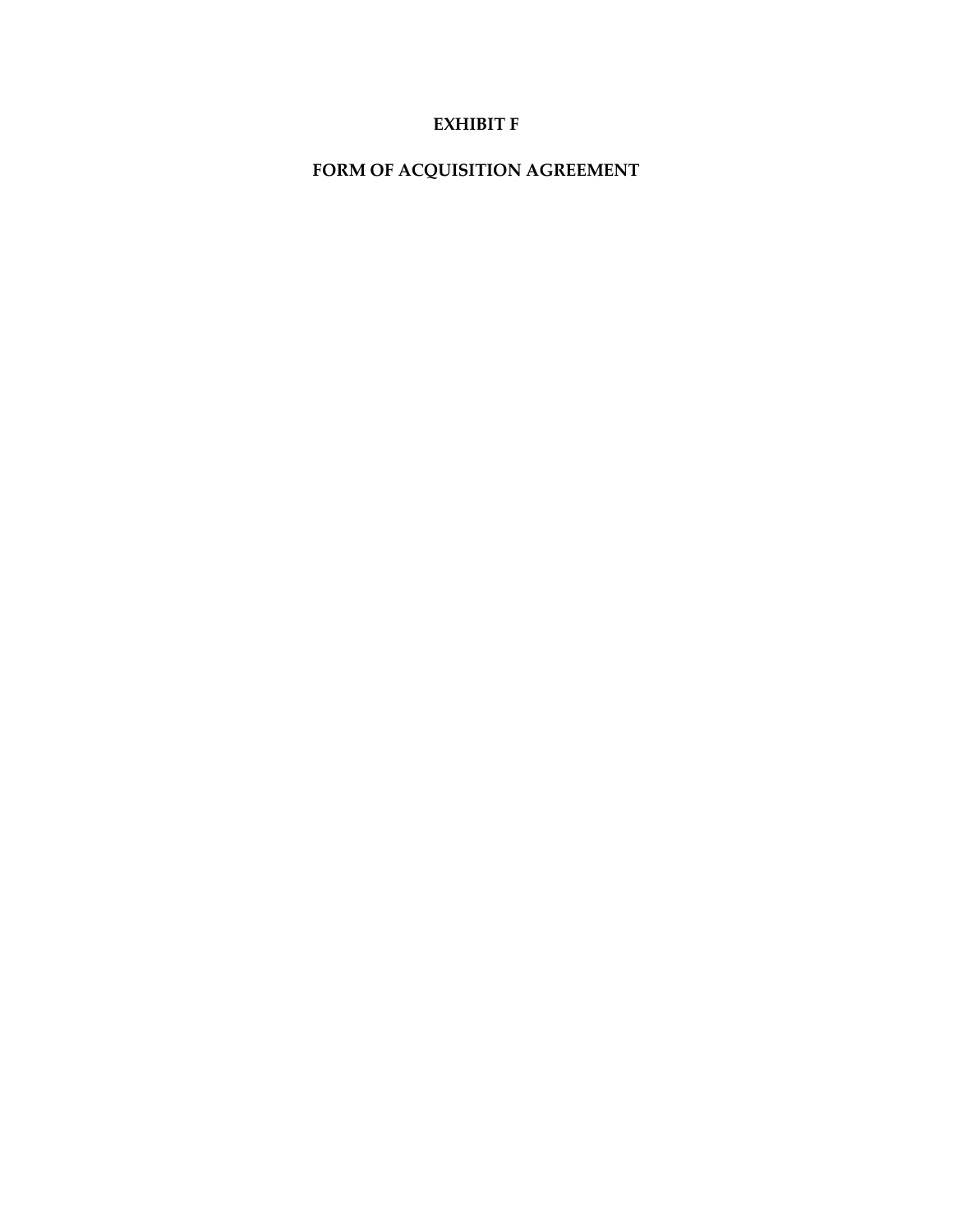### **EXHIBIT G**

#### **FORM OF ASSIGNMENT AGREEMENT**